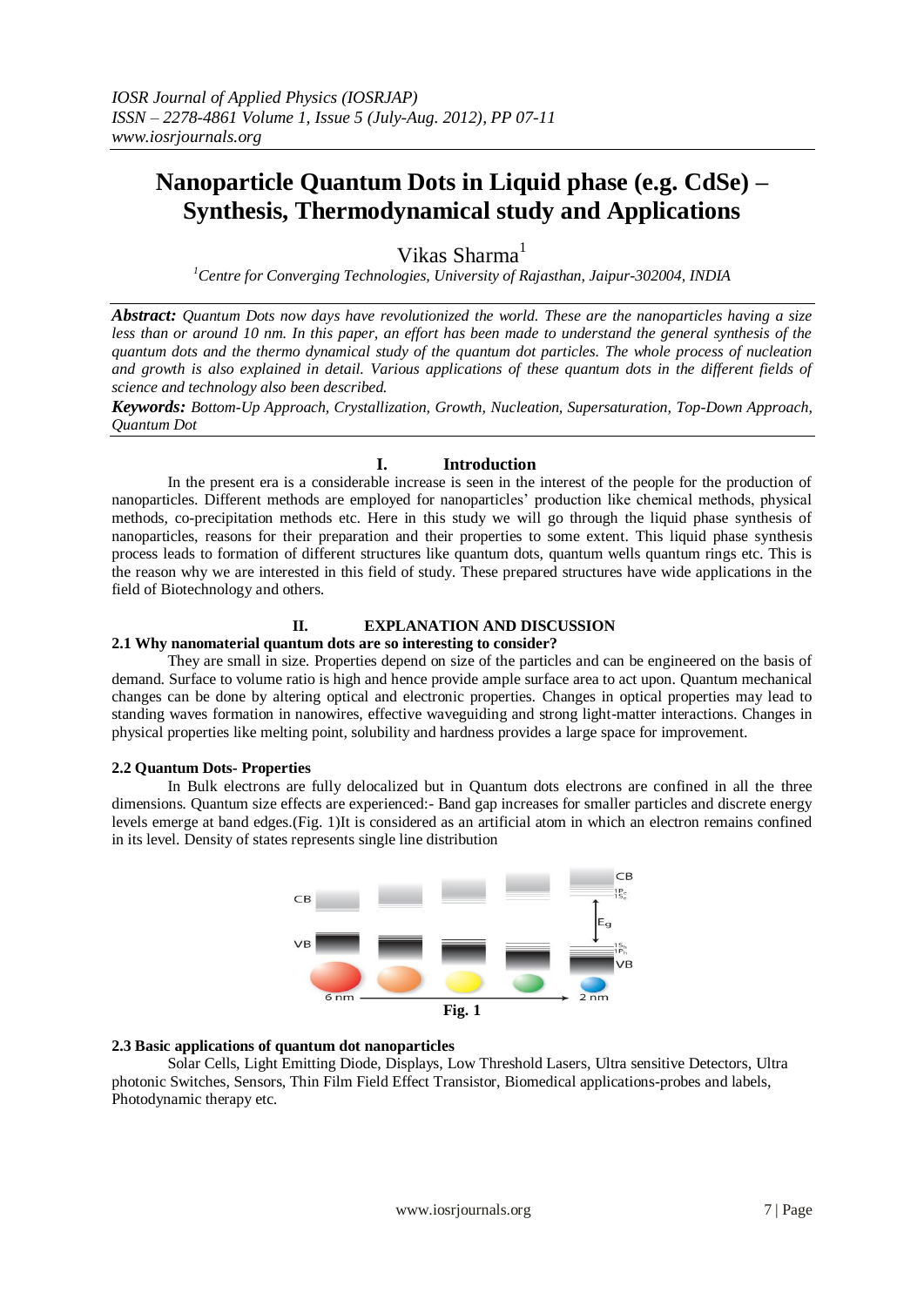# **2.4 Approaches to make inorganic nanoparticles (quantum dots)**

#### 2.4.1 Top-down approach-

Take the large particles prepared and make them smaller physically. The basic and the most approach to do this is BALL-MILLING Approach.

- 2.4.2 Bottom –Up approach-
- Self assembly of "molecules" into larger structures
- Dominated by crystallization Process.
- Benefits: cheap, larger volumes, very small structures.
- Down side- less control over design

#### **2.5 Synthesis of CdSe Quantum Dots**

2.5.1 Chemicals Required

Dimethyl Cadmium, Trioctylphosphine selenium

#### 2.5.2 Method:-

Take equal amounts of Di-Methyl Cadmium (Reactant A) and Trioctylphosphine selenium (Reactant C) and mix them in a new beaker. Now take another beaker in which highly heated Trioctylphosphine oxide solvent. Now pour the mixed solutions of Reactant A and B into the hot solution of Trioctylphosphine oxide solvent. The injection is done at a temperature of 300 degree Celsius. The capping agent used in this process is TOPO [1]. Reaction taken place is-

# $xCdMe<sub>2</sub> + xTOP-Se$   $\longrightarrow$   $[CdSe]<sub>2</sub> + \dots$

When the injection is done completely then the reaction takes place at 300 °C. Now, the temperature comes down and come to  $240 \text{ C}$  [2, 3]. Then the further growth of the particles thus formed by the reaction takes place at this temperature from about 30 min to 2 hours. At this temperature and due to the presence of TOPO as a capping agent monodispersed particles can be obtained [45]. The reaction continues until the temperature reaches to RT value i.e. .82 times of T and then the reaction stops.

#### **2.6 Reason for the process of crystallization to occur**

- $G<sub>crystal</sub> < G<sub>solution</sub>$  (where  $G= Gibbs$  energy)
- G= $\Sigma \mu_i N_i$ (where  $\mu$ = concentration)<sup>i</sup>
- At equilibrium-  $\mu_{crystal} = \mu_{equilibrium}$
- $\Delta G = \Delta H T \Delta S$  where  $\Delta H$ =enthalpy of crystallization and  $\Delta S$ = entropy of crystallization
- $\Delta H < 0$ : there are more (binding) interactions in the crystal phase
- than in the solution phase

## **2.7 Study of Crystallization through NaCl (generalized)**



|  |  | $T_{\text{crystallize}} = K_c [Na^+] [CI] Exp \propto [-\Delta \mu_c / kT]$ (where $K_c$ = coefficient of crystallization) |  |
|--|--|----------------------------------------------------------------------------------------------------------------------------|--|
|--|--|----------------------------------------------------------------------------------------------------------------------------|--|

 $T_{\text{dissolve}} = K_d \left[ \text{NaCl} \right]_{\text{surface}} \approx \text{Exp} \left[ -\Delta \mu_d / k \right]$  (2)

( where  $K_d$  = dissolving coefficient )

Above two equations can be used to determine the enthalpy crystallization.

#### **2.8 Supersaturation**

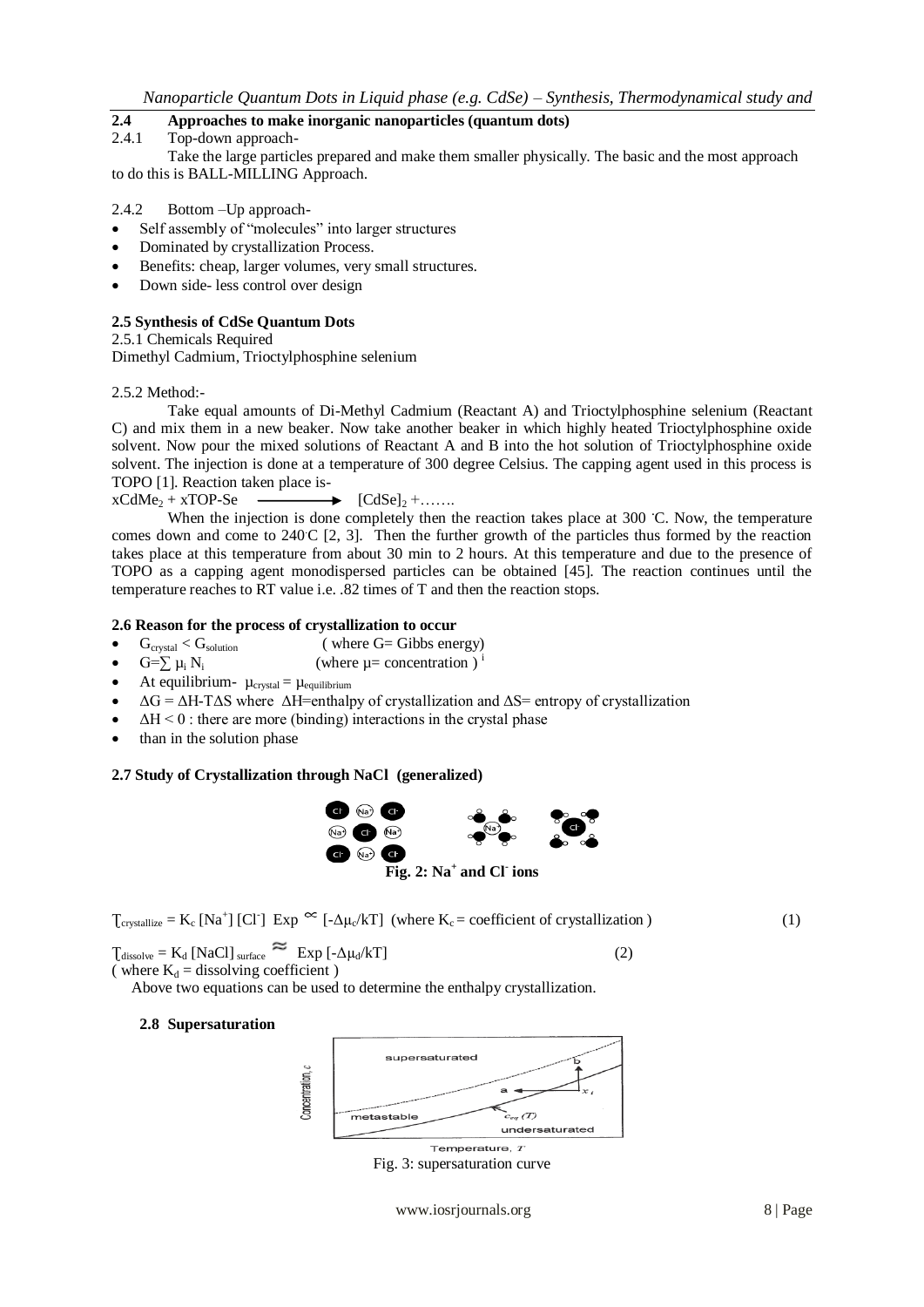Supersaturation is the condition at which the concentration of solute reaches to such a level at which no further addition of the solute in the solution takes place and the solute starts aggregating or it starts depositing at the bottom of the container [7,8].:

 $\mu_{\rm ss} > \mu_{\rm eq}$  (3)

Above equation shows that the concentration at supersaturation of the solute is greater than the equilibrium concentration.

$$
\sigma = (\mu_{ss} - \mu_{eq})/kT
$$
 (4)

( where  $\sigma$  = supersaturation concentration, k= Boltzmann's constant, T= temperature)

# **2.9 Free Energy of Crystallization**



**Fig. 4: free energy curve**

Fig. 4 shows the variance of free energy with the cluster size. It gives an indication that the free energy at low supersaturation is less stable and at high supersaturation this free energy is stable for wide range of cluster size distribution. At  $z_c(a)$  the value of free energy is maximum.

Another conclusion drawn is that the chemical potential in the bulk of the crystals is unaffected by the supersaturation i.e. the monomers don't feel the monomers in the solution. It is therefore equal to saturated chemical potential at equilibrium [6].

#### **2.10 Nucleation and Crystal growth**

Before moving on to the process of Nucleation, we first have to take into consideration an another process which is known as Ostwald Ripening. It is more favorable to add monomers to large crystals. The ground state is one infinite crystal. A system can lower its free energy by letting small crystals dissolve and adding the freed monomers to large crystals.



**Fig. 5: nucleation vs supersaturation**

Fig. 5 shows the rate of nucleation as a function of supersaturation. In the graph, it shows that the nucleation rate increases with the increase in the supersaturation after a certain critical supersaturation concentration which is  $\sigma_{\rm crit}$ . Up to this concentration there is no nucleation and as soon as the concentration of solute reaches this concentration the process of nucleation starts.

After the nuclei are formed the crystals will grow as long as the solution is supersaturated. If nucleation and growth are separated in time all growing crystals end up with very similar sizes since they have a similar history. The production of nuclei is stopped and only the preformed nuclei aggregate to form the larger and stable particles. This is popularly known as Lamer Model or "The separation of nucleation and growth".

## **2.11 Growth rate**

When the growth is not so fast then the rate of growth is determined by the value of  $\Delta G$  which is referred to as Gibb's free energy. But when the growth is fast then it is determined not by ΔG but by the rate of diffusion to the surface of the nanocrystal [9, 10]. For fast growth, Fick's Law is taken into consideration which is explained below:-

Flux through surface of a sphere:  $J=4\pi x^2DdC/dx$  (5) (where D=Diffusion Coefficient, C= concentration and x=position)

Total flux depends linearly on the radius as:-

www.iosrjournals.org 9 | Page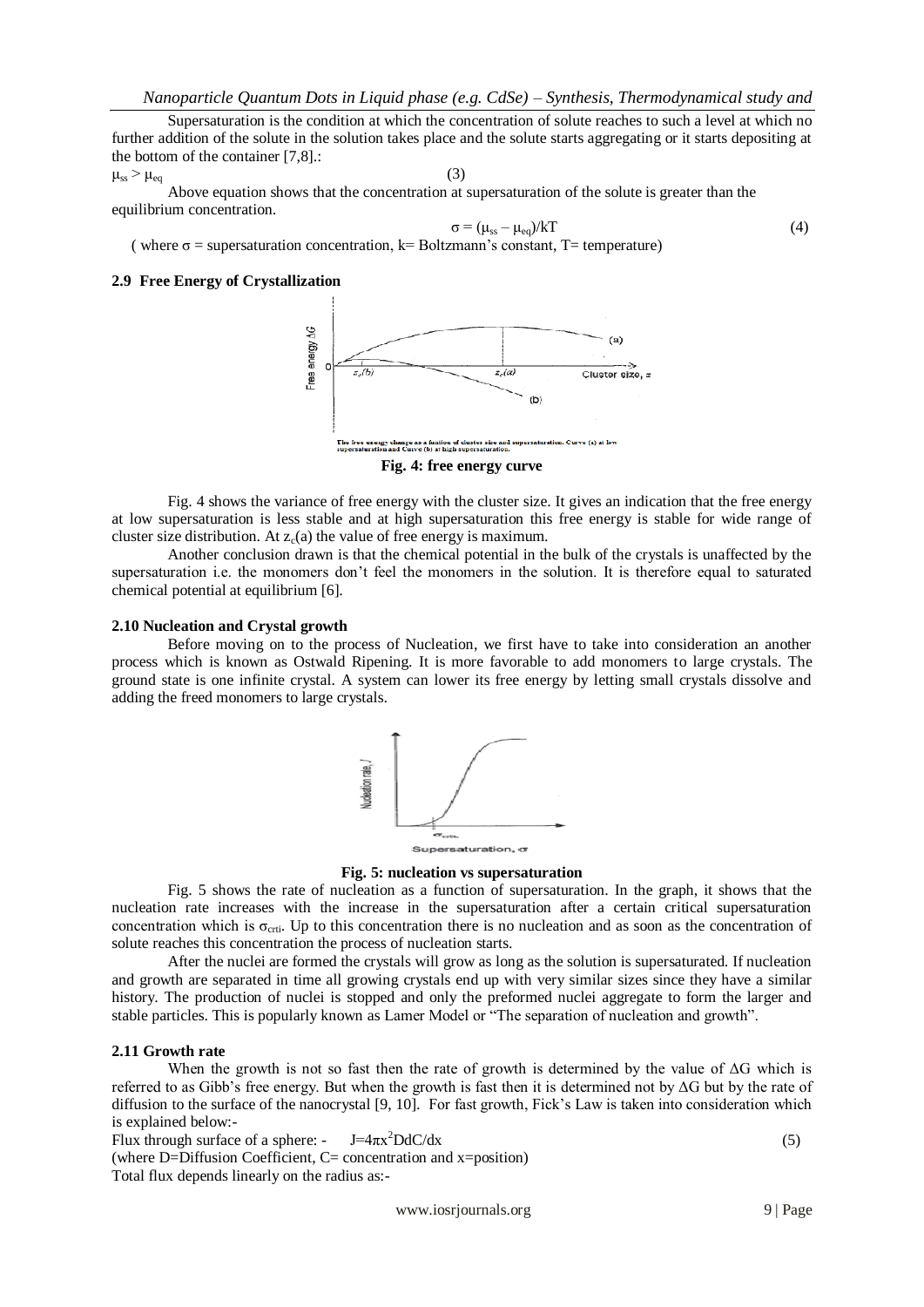*Nanoparticle Quantum Dots in Liquid phase (e.g. CdSe) – Synthesis, Thermodynamical study and* 

 $J=4\pi D \{(r+d)/d\} \Delta C$  (6) (where  $d=$  length of diffusion layer,  $r=$  radius of sphere) Relate flux and volume change:-  $J=$  (dN/dt)=(dV/V<sub>m</sub>.dT) =4π*Dr*Δ*C* (d >>r) (7) (where N= number of molecules, t= Time and  $V_m$  = volume) Growth Rate inversely proportional to the radius:  $dR/dt = (D.V_m.\Delta C)/r$  (8)

Above presented equations via the Fick's law gives a range of conclusions. Increasing the radius of the crystal requires the incorporation of many more atoms than does increasing the radius of smaller crystals. The volume of the large crystals grows faster, but the radius grows slower. This is only true for high monomer concentrations. At low concentrations Ostwald Ripening dominates. As growth proceeds σ drops and  $r_c$ increases as per the formula obtained:-

$$
r_c = 2\Upsilon V_m / RT\sigma \qquad \qquad \text{(where } \Upsilon = \text{constant)} \tag{9}
$$

Different important questions regarding the formation of CdSe nanoparticles can be answered by the above relation obtained i.e.

#### 2.11.1 Why the temperature T taken to be high?

Precursors quickly decompose into reactive monomers, which lead to fast increase in supersaturation. Reaction is fast enough to stay in the focusing regime.

#### 2.11.2 What is the role of the agent TOPO?

It is clear that they are used as capping agent to reduce the particles formed into the quantum dot range by influencing the surface energy, the chemical potential of the monomers and the rate of growth.

#### 2.11.3 How is it possible that the crystals are monodisperse?

Crystals are monodisperse as a result of separation of nucleation and growth and the other reason is size focusing.

2.11.4 How long should the growth take?

The growth time should be short enough to stay in the size focusing regime ( $\sigma$  should be high) due to which high yields are impossible by definition.

#### **2.12 Applications**

These Quantum Dots of CdSe have wide applications in the field of Biomedical Research and other areas. Quantum dots are particularly significant for optical applications due to their theoretically high quantum yield. In Electronic applications they have been proven to operate like a single-electron transistor and show the Coulomb Blockade effect.

The ability to tune the size of quantum dots is advantageous for many applications. Larger quantum dots have a greater spectrum shift towards red compared to smaller dots, and exhibit less pronounced quantum properties. Conversely, the smaller particles give more subtle quantum effects. The new generation of Quantum dots has far reaching potential for the study of intracellular processes at the single molecule level, high resolution cellular imaging, long term in vivo observation of trafficking, tumor targeting and diagnostics.

Different fields have different applications as follows:-

Computational Field- It is preferably used in the solid state quantum computation. Quantum Dots can be used for the measurement of spin and other properties by controlling the flow of electrons through the quantum dots. Biological and Biotechnological Applications- Quantum Dots have two important properties i.e. of high quantum yield and they suffer less photo bleaching. Due to this they have high and long time brightness in comparison to the generally used dyes. Due to the highly improved photostablity of quantum dots many consecutive focal plane images can be reconstructed into high resolution 3-D images. This property also helps in real time tracking of the molecules. Semiconductor quantum dots have also been used for in vitro imaging of pre-labeled cells. Quantum Dots are dramatically better than existing methods for delivering a gene-silencing tool known as siRNA, into cells. Quantum Dots are also used as tumor targeting agents. Quantum dots are also used for the detection of cancer DNA by binding it in the presence of biotin protein.

Quantum Dot Lasers- These are the special kind of lasers which are more efficient then the general Quantum well or Semiconductor lasers. Due to their zero dimension and extremely small size there is approximately negligible loss and also less threshold current is required for the initiation of the process. Hence in the present day Quantum Dot Lasers are appeared to be efficient for the production of Laser. The disadvantage behind this is that the output power is very small due to small size, hence an array of quantum dots are used to obtain the desired output.